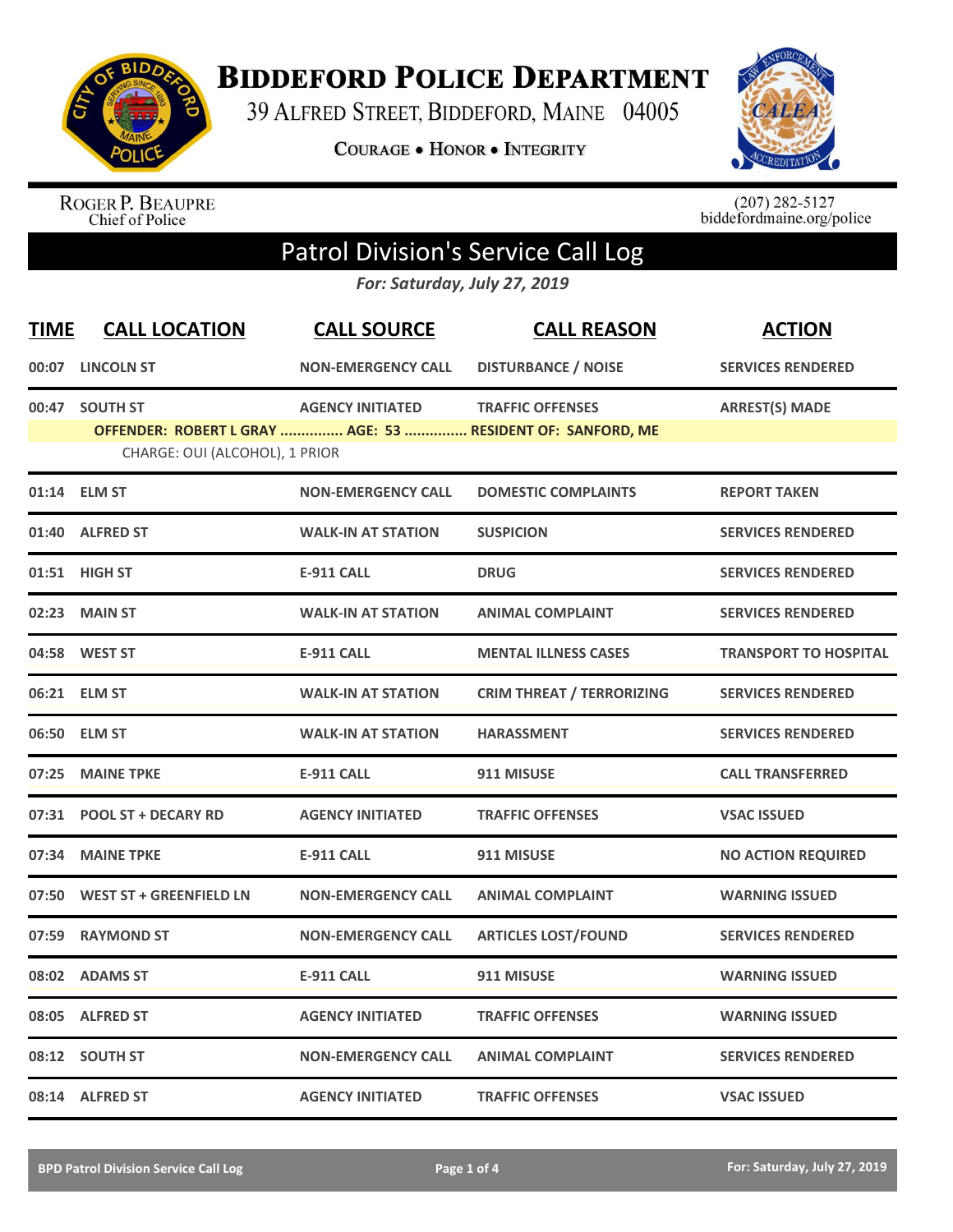| <b>TIME</b> | <b>CALL LOCATION</b>       | <b>CALL SOURCE</b>        | <b>CALL REASON</b>                   | <b>ACTION</b>                |
|-------------|----------------------------|---------------------------|--------------------------------------|------------------------------|
|             | 08:16 SOUTH ST + ADAMS ST  | <b>RADIO</b>              | <b>ARTICLES LOST/FOUND</b>           | <b>SERVICES RENDERED</b>     |
|             | 08:33 SOUTH ST             | <b>NON-EMERGENCY CALL</b> | <b>PARKING COMPLAINT</b>             | <b>PARKING TICKET ISSUED</b> |
|             | 08:38 EDWARDS AVE          | <b>AGENCY INITIATED</b>   | <b>ALL OTHER</b>                     | <b>REFERRED OTHER AGENCY</b> |
|             | 08:46 MOUNTAIN RD          | <b>OTHER</b>              | <b>ASSIST PD AGENCY</b>              | <b>REPORT TAKEN</b>          |
|             | 08:47 ELM ST               | <b>AGENCY INITIATED</b>   | <b>TRAFFIC OFFENSES</b>              | <b>VSAC ISSUED</b>           |
|             | 09:03 ADAMS ST             | <b>NON-EMERGENCY CALL</b> | <b>SUSPICION</b>                     | <b>SERVICES RENDERED</b>     |
|             | 09:04 PRECOURT ST          | <b>AGENCY INITIATED</b>   | <b>TRAFFIC OFFENSES</b>              | <b>VSAC ISSUED</b>           |
| 09:25       | <b>MOUNTAIN RD</b>         | <b>AGENCY INITIATED</b>   | <b>TRAFFIC OFFENSES</b>              | <b>VSAC ISSUED</b>           |
| 09:49       | <b>PRECOURT ST</b>         | <b>AGENCY INITIATED</b>   | <b>TRAFFIC OFFENSES</b>              | <b>WARNING ISSUED</b>        |
|             | 09:58 ELM ST               | <b>AGENCY INITIATED</b>   | <b>TRAFFIC OFFENSES</b>              | <b>VSAC ISSUED</b>           |
|             | 10:11 POOL ST + ALFRED ST  | <b>NON-EMERGENCY CALL</b> | <b>SUSPICION</b>                     | <b>GONE ON ARRIVAL</b>       |
|             | 10:17 ALFRED ST + BACON ST | <b>E-911 CALL</b>         | 911 MISUSE                           | <b>WARNING ISSUED</b>        |
|             | 10:17 CHERRYFIELD AVE      | <b>NON-EMERGENCY CALL</b> | <b>PAPERWORK</b>                     | <b>SERVICES RENDERED</b>     |
|             | 10:32 ALFRED ST            | <b>AGENCY INITIATED</b>   | <b>TRAFFIC OFFENSES</b>              | <b>WARNING ISSUED</b>        |
|             | 10:39 CUTTS ST             | <b>AGENCY INITIATED</b>   | <b>PAPERWORK</b>                     | <b>SERVICES RENDERED</b>     |
|             | 10:41 ALFRED ST            | <b>AGENCY INITIATED</b>   | <b>TRAFFIC OFFENSES</b>              | <b>VSAC ISSUED</b>           |
|             | 11:00 ALFRED ST            | <b>AGENCY INITIATED</b>   | <b>TRAFFIC OFFENSES</b>              | <b>VSAC ISSUED</b>           |
|             | 11:20 ALFRED ST            | <b>AGENCY INITIATED</b>   | <b>TRAFFIC OFFENSES</b>              | <b>WARNING ISSUED</b>        |
|             | 11:32 ALFRED ST            | <b>AGENCY INITIATED</b>   | <b>TRAFFIC OFFENSES</b>              | <b>VSAC ISSUED</b>           |
|             | 11:34 ALFRED ST            | <b>WALK-IN AT STATION</b> | <b>PUBLIC URINATION OR DEFECATIO</b> | <b>UNABLE TO LOCATE</b>      |
|             | 11:47 MAY ST               | <b>AGENCY INITIATED</b>   | <b>TRAFFIC OFFENSES</b>              | <b>VSAC ISSUED</b>           |
|             | 12:12 MAY ST               | <b>AGENCY INITIATED</b>   | <b>TRAFFIC OFFENSES</b>              | <b>WARNING ISSUED</b>        |
|             | 12:16 ELM ST               | <b>NON-EMERGENCY CALL</b> | <b>ANIMAL COMPLAINT</b>              | <b>GONE ON ARRIVAL</b>       |
|             | 12:18 ALFRED ST            | <b>AGENCY INITIATED</b>   | <b>PAPERWORK</b>                     | <b>NEGATIVE CONTACT</b>      |
|             | 12:38 SOUTH ST             | <b>NON-EMERGENCY CALL</b> | <b>DISABLED VEHICLE</b>              | <b>VEHICLE TOWED</b>         |
|             | 13:06 ALFRED ST            | <b>AGENCY INITIATED</b>   | <b>PAPERWORK</b>                     | <b>SERVICES RENDERED</b>     |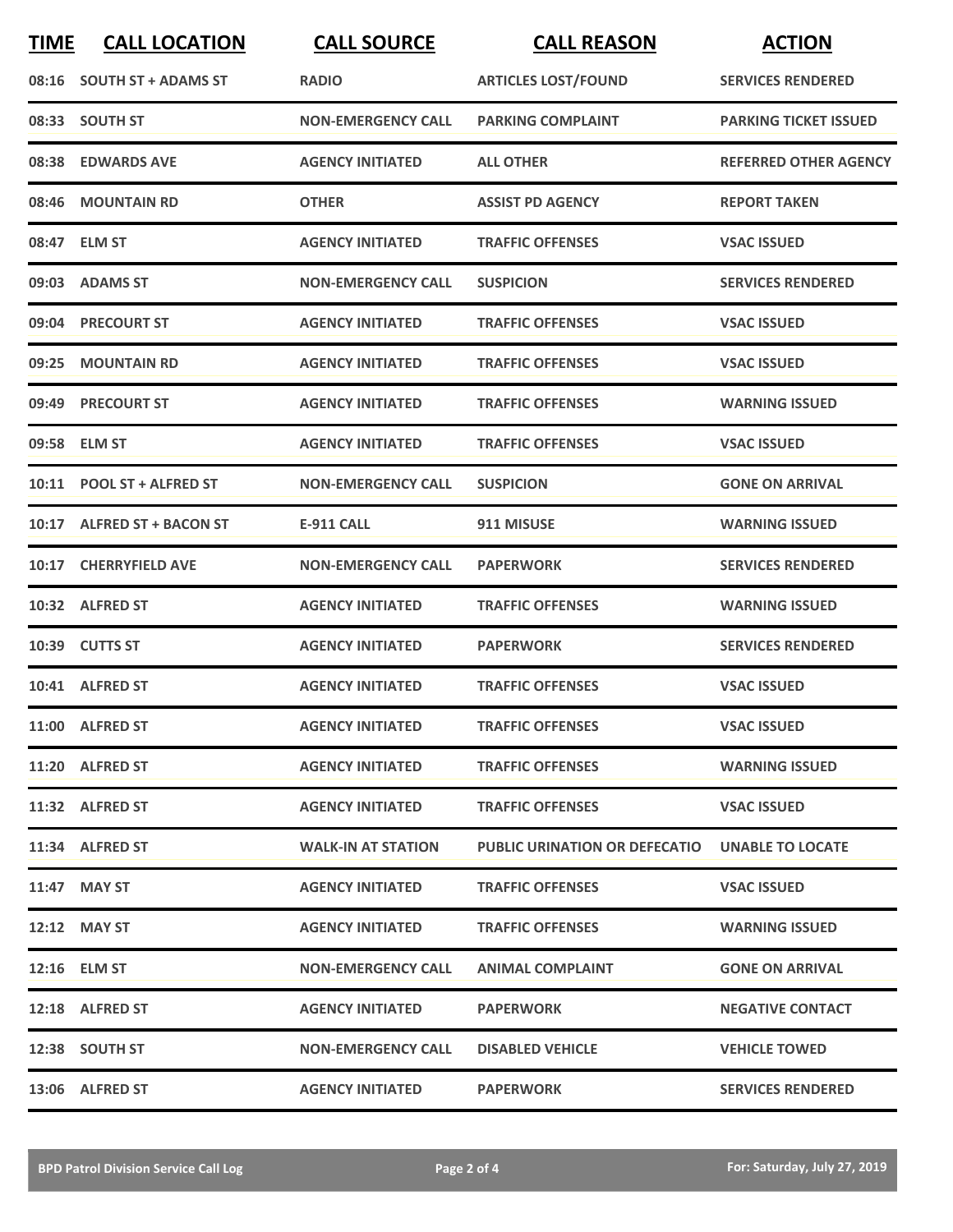| <u>TIME</u> | <b>CALL LOCATION</b>           | <b>CALL SOURCE</b>        | <b>CALL REASON</b>                                        | <b>ACTION</b>               |
|-------------|--------------------------------|---------------------------|-----------------------------------------------------------|-----------------------------|
|             | 13:33 RAYMOND ST               | <b>AGENCY INITIATED</b>   | <b>PROTECTION FROM ABUSE SERVICE PAPERWORK NOT SERVED</b> |                             |
|             | 13:36 WEST ST                  | <b>AGENCY INITIATED</b>   | <b>TRAFFIC OFFENSES</b>                                   | <b>WARNING ISSUED</b>       |
|             | 13:39 ELM ST                   | <b>AGENCY INITIATED</b>   | <b>TRAFFIC OFFENSES</b>                                   | <b>VSAC ISSUED</b>          |
|             | 13:58 PRECOURT ST              | <b>AGENCY INITIATED</b>   | <b>TRAFFIC OFFENSES</b>                                   | <b>VSAC ISSUED</b>          |
|             | 14:18 HILL ST                  | <b>AGENCY INITIATED</b>   | <b>TRAFFIC OFFENSES</b>                                   | <b>VSAC ISSUED</b>          |
|             | 14:24 LINCOLN ST               | <b>AGENCY INITIATED</b>   | <b>DRINKING IN PUBLIC</b>                                 | <b>UNFOUNDED</b>            |
| 14:38       | <b>BOULDER WAY</b>             | <b>NON-EMERGENCY CALL</b> | <b>ANIMAL COMPLAINT</b>                                   | <b>SERVICES RENDERED</b>    |
|             | 15:16 OAK ST                   | <b>AGENCY INITIATED</b>   | <b>PAPERWORK</b>                                          | <b>PAPERWORK NOT SERVED</b> |
| 15:31       | <b>BOULDER WAY</b>             | <b>AGENCY INITIATED</b>   | <b>SUSPICION</b>                                          | <b>SERVICES RENDERED</b>    |
| 15:37       | <b>MILE STRETCH RD</b>         | <b>AGENCY INITIATED</b>   | <b>TRAFFIC OFFENSES</b>                                   | <b>WARNING ISSUED</b>       |
| 15:51       | <b>ELM ST</b>                  | <b>AGENCY INITIATED</b>   | <b>TRAFFIC OFFENSES</b>                                   | <b>WARNING ISSUED</b>       |
| 15:54       | <b>MAIN ST + LUNT ST</b>       | <b>AGENCY INITIATED</b>   | <b>TRAFFIC OFFENSES</b>                                   | <b>WARNING ISSUED</b>       |
| 15:55       | <b>POOL ST + CLIFFORD ST</b>   | <b>AGENCY INITIATED</b>   | <b>TRAFFIC OFFENSES</b>                                   | <b>WARNING ISSUED</b>       |
| 16:13       | <b>ALFRED ST + MARINER WAY</b> | <b>AGENCY INITIATED</b>   | <b>TRAFFIC OFFENSES</b>                                   | <b>VSAC ISSUED</b>          |
| 16:29       | <b>ELM ST</b>                  | <b>AGENCY INITIATED</b>   | <b>TRAFFIC OFFENSES</b>                                   | <b>WARNING ISSUED</b>       |
| 17:40       | <b>ALFRED ST</b>               | <b>AGENCY INITIATED</b>   | <b>DISABLED VEHICLE</b>                                   | <b>SERVICES RENDERED</b>    |
|             | 17:53 POOL ST                  | <b>NON-EMERGENCY CALL</b> | <b>THEFT</b>                                              | <b>SERVICES RENDERED</b>    |
|             | 18:05 SUMMER ST + BIRCH ST     | <b>AGENCY INITIATED</b>   | <b>TRAFFIC OFFENSES</b>                                   | <b>VSAC ISSUED</b>          |
|             | 18:14 PROSPECT ST              | <b>NON-EMERGENCY CALL</b> | <b>ANIMAL COMPLAINT</b>                                   | <b>SERVICES RENDERED</b>    |
|             | 18:55 ALFRED ST                | <b>WALK-IN AT STATION</b> | <b>COURT ORDERED CHECK IN</b>                             | <b>SERVICES RENDERED</b>    |
|             | 19:09 ELM ST                   | <b>AGENCY INITIATED</b>   | <b>TRAFFIC OFFENSES</b>                                   | <b>WARNING ISSUED</b>       |
|             | 19:52 ALFRED ST                | <b>AGENCY INITIATED</b>   | <b>TRAFFIC OFFENSES</b>                                   | <b>VSAC ISSUED</b>          |
|             | 19:55 FORTUNES ROCKS RD        | <b>E-911 CALL</b>         | 911                                                       | <b>NO ACTION REQUIRED</b>   |
| 20:25       | <b>MAIN ST + MAPLEWOOD AVE</b> | <b>AGENCY INITIATED</b>   | <b>TRAFFIC OFFENSES</b>                                   | <b>WARNING ISSUED</b>       |
|             | 20:35 ELM ST + PEARL ST        | <b>AGENCY INITIATED</b>   | <b>TRAFFIC OFFENSES</b>                                   | <b>SERVICES RENDERED</b>    |
|             | 20:48 ELM ST                   | <b>AGENCY INITIATED</b>   | <b>TRAFFIC OFFENSES</b>                                   | <b>WARNING ISSUED</b>       |